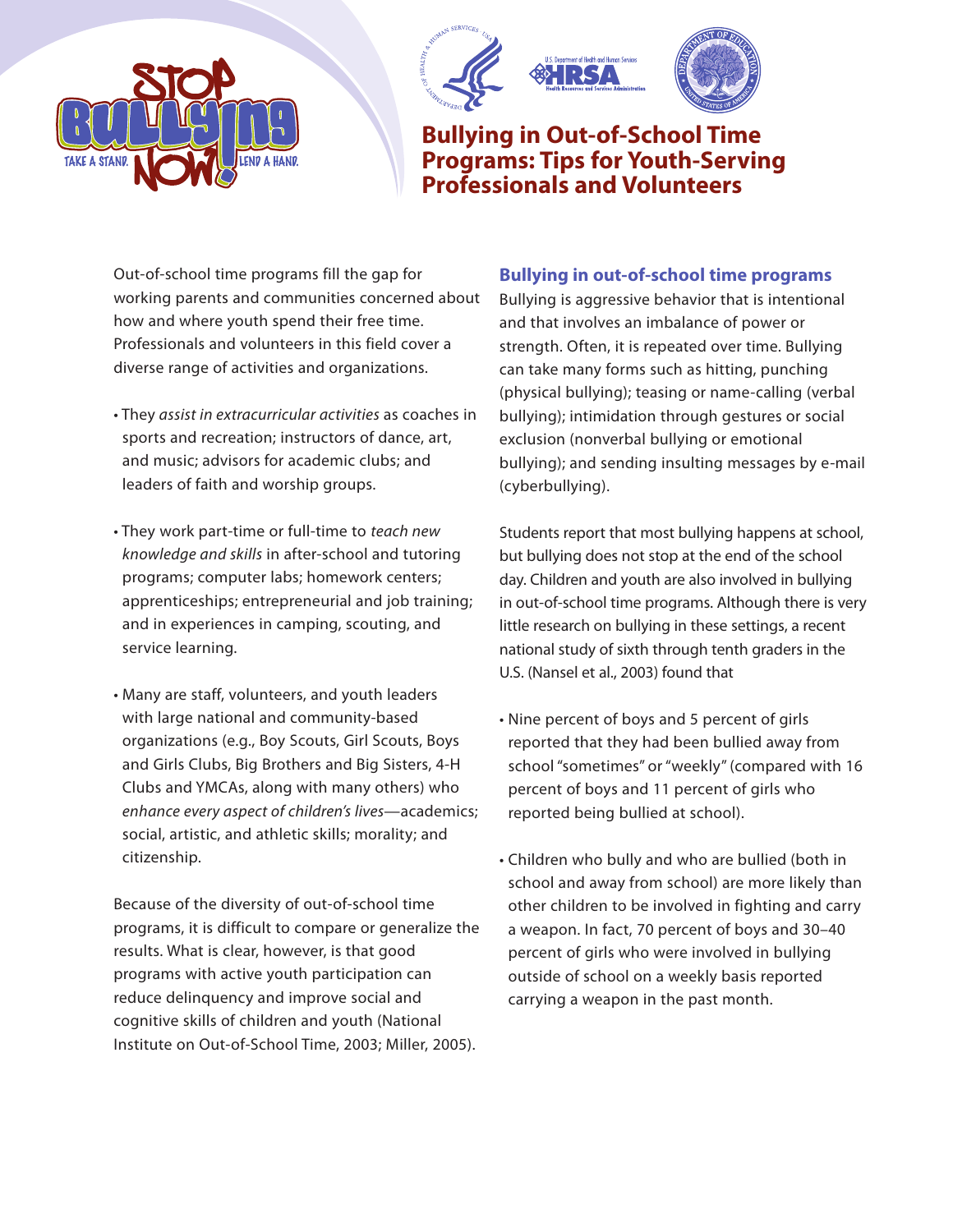## **Challenges and opportunities in out-of-school time programs**

Out-of-school time settings present some particular challenges and opportunities for preventing and addressing bullying.

#### **Challenges**

- Bullying thrives where there is not enough supervision. When adult staff and volunteers supervise large numbers of youth, bullying may go unnoticed.
- Adults who do not interact with children regularly (e.g., meet once or twice a week and for brief periods) are often unfamiliar with the youths' personalities, behavior patterns, and friendships. This can make it difficult for adults to tell the difference among bullying, rough play, and conflicts between youth and to know how and when to intervene.
- Staff with extended-day programs may find that bullying during the school day carries over into before- and after-school activities.

#### **Opportunities**

- Some children learn best from less structured, hands-on experiences and without the pressure and competition typical in the classroom setting. Out-of-school time programs can easily integrate lessons that build self-control, confidence, and even resilience to bullying.
- Children usually bully peers who are their same age or younger. In out-of-school time settings that include children of different ages, younger children may be at risk for being bullied. This offers an opportunity to call upon older adolescents to mentor or protect younger children or others who may be particularly vulnerable to bullying.
- Children and youth who are bullied at school can benefit greatly from taking part in activities that allow them to pursue their interests and discover their talents and develop friendships with peers who share these interests. Doing so can increase their self-assurance and self-esteem. Children who are bullied also may benefit from having a chance to make friends with peers other than their classmates. Sometimes it can be a relief for these children to interact with peers who don't go to their school and who don't view them as a victim of bullying.
- Children and youth who bully others in school tend to spend time with peers who support their bullying and who have positive attitudes toward violence. They, too, may benefit from community programs that separate them from their classmates. In closely supervised and structured settings, it is possible to challenge children who bully to use their social skills in constructive and appropriate ways.

## **How can youth-serving professionals and volunteers prevent bullying?**

- **1. Support comprehensive bullying prevention in schools and communities.** Out-of-school time programs are well-placed to raise awareness about bullying and to form local coalitions to reduce and prevent bullying. Most youth organizations have long-standing alliances that bring together the critical partners: children, parents, schools, churches, businesses, and community leaders.
- **2. Create safe environments that are free from hostility and intimidation.** Adults must be committed to creating environments where children and youth feel safe and cared for by adults.
	- Learn about bullying, its warning signs, and effects, and investigate thoroughly if you suspect bullying.